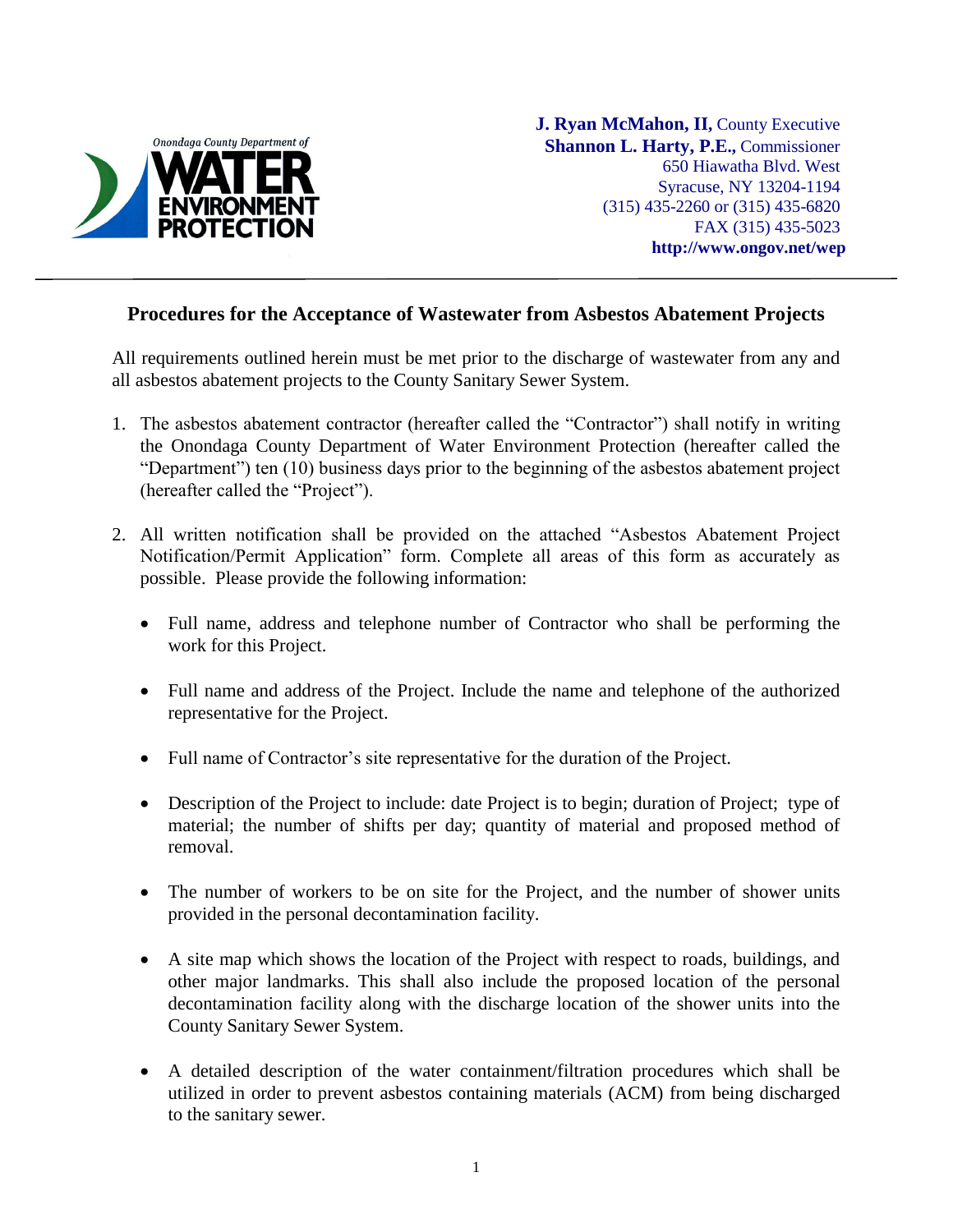- The Safety Data sheets (SDS) for any and all chemical agents which shall be used in conjunction with the Project. This shall include wetting agents, encapsulants, body soaps, etc.
- 3. The Contractor shall remit a project permit fee of Two Hundred Dollars (\$200.00) to the Department along with the completed notification/permit application form. A check or money order for the full amount shall be made out to Onondaga County Department of Water Environment Protection. Should the application be rejected, the permit fee shall be returned to the Contractor. For projects utilizing unmetered water sources, the contractor will be required to meter the discharge of wastewater to the sewer system and an additional fee equal to the unit charge rate will be applied to cover treatment costs.
- 4. All wastewater generated on the Project and approved for discharge to the County Sanitary Sewer System shall be filtered through a three (3) stage filter system prior to discharge. All wastewater shall pass through filters of progressively smaller pore size before passing through a final third stage filter of five (5) micron pore size.
- 5. The Contractor shall collect and store the filtered wastewater in clean drums until a permit to discharge the wastewater to the County Sanitary Sewer System is received from the Department. Upon receipt of the permit all filtered wastewater collected prior to permit issuance, as well as any additional wastewater, may be discharged into the County Sanitary Sewer System.
- 6. An inspection of the Project site by an authorized representative of the Department **must** be performed prior to the issuance of a discharge permit. This inspection shall be performed **prior** to the removal of any asbestos material and include a visual verification of the three stage filter system, described in Paragraph #4 above, to insure the filters are in place. The Department reserves the right for authorized Department Personnel to conduct additional unannounced inspections to the Project site throughout the duration of the Project to insure compliance with the permit. Should it be determined from these inspections that the Contractor is in violation of said permit, the permit may be rescinded and further discharge of wastewater from this Project to the Sanitary Sewer System denied. In such a circumstance, the Contractor must reapply for permission to discharge to the County Sanitary Sewer System and submit proof that compliance is being achieved. The Department reserves the right to require the Contractor to have a sample of the filtered wastewater analyzed by a New York State Department of Health certified laboratory in accordance with USEPA methodology EPA-600/4-80-005. The Contractor shall be responsible for all fees associated with this analysis.
- 7. Permission to discharge to the County Sanitary Sewer System is specific for the Project detailed in the "Asbestos Abatement Project Notification/Permit Application". Any future abatement operations at this site, at a date and time not identified in the project notification/permit application, shall require subsequent Department inspections and approvals.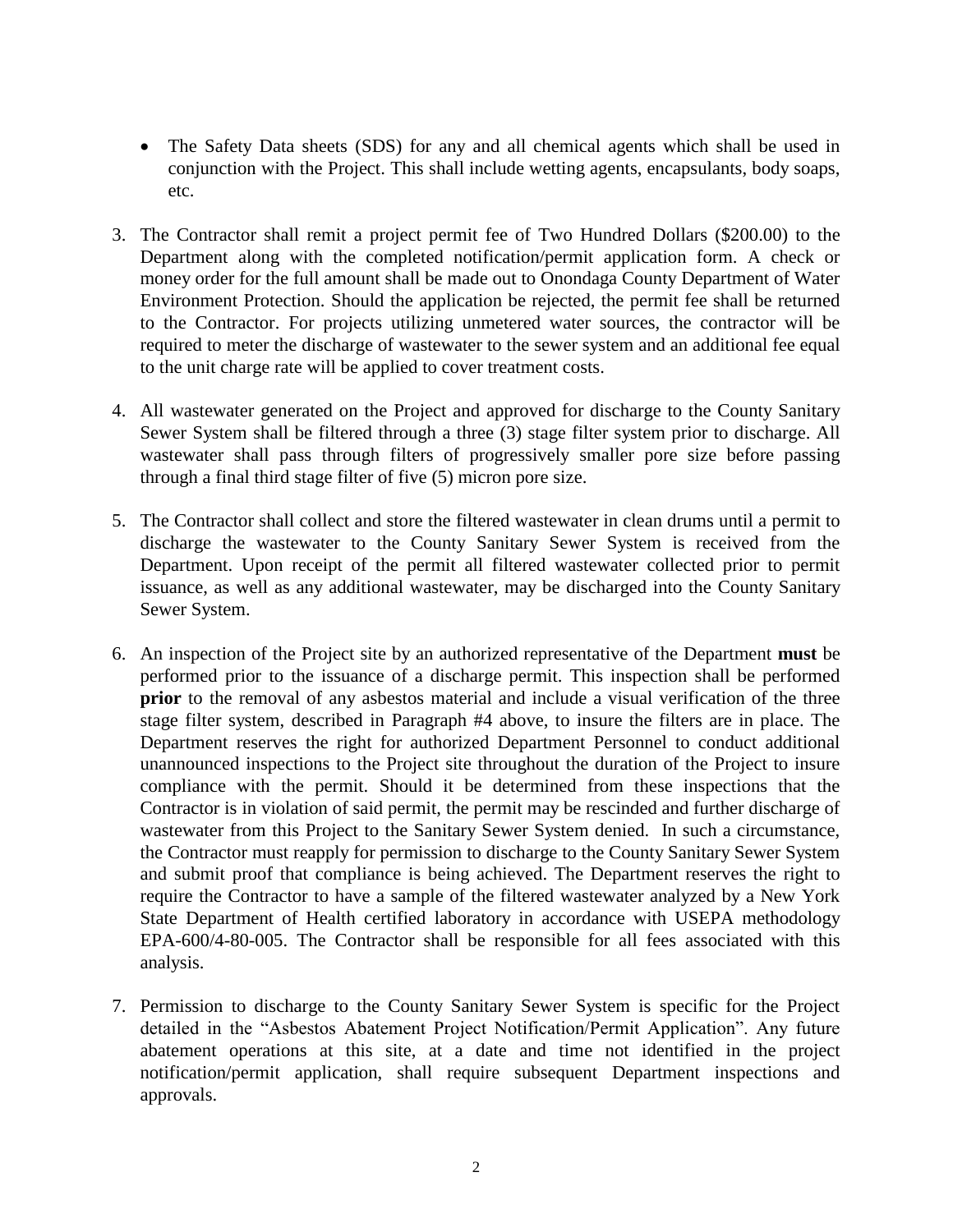8. The Contractor shall submit written notification to the Department of the completion of the Project. Notification shall be within seven calendar days of the completion of the project.

**Failure to comply with the conditions detailed herein shall subject the permittee to enforcement violations of up to \$1,000.00 for each violation as detailed in Article VII of the County Rules and Regulations Relating to the Use of the Public Sewer System.**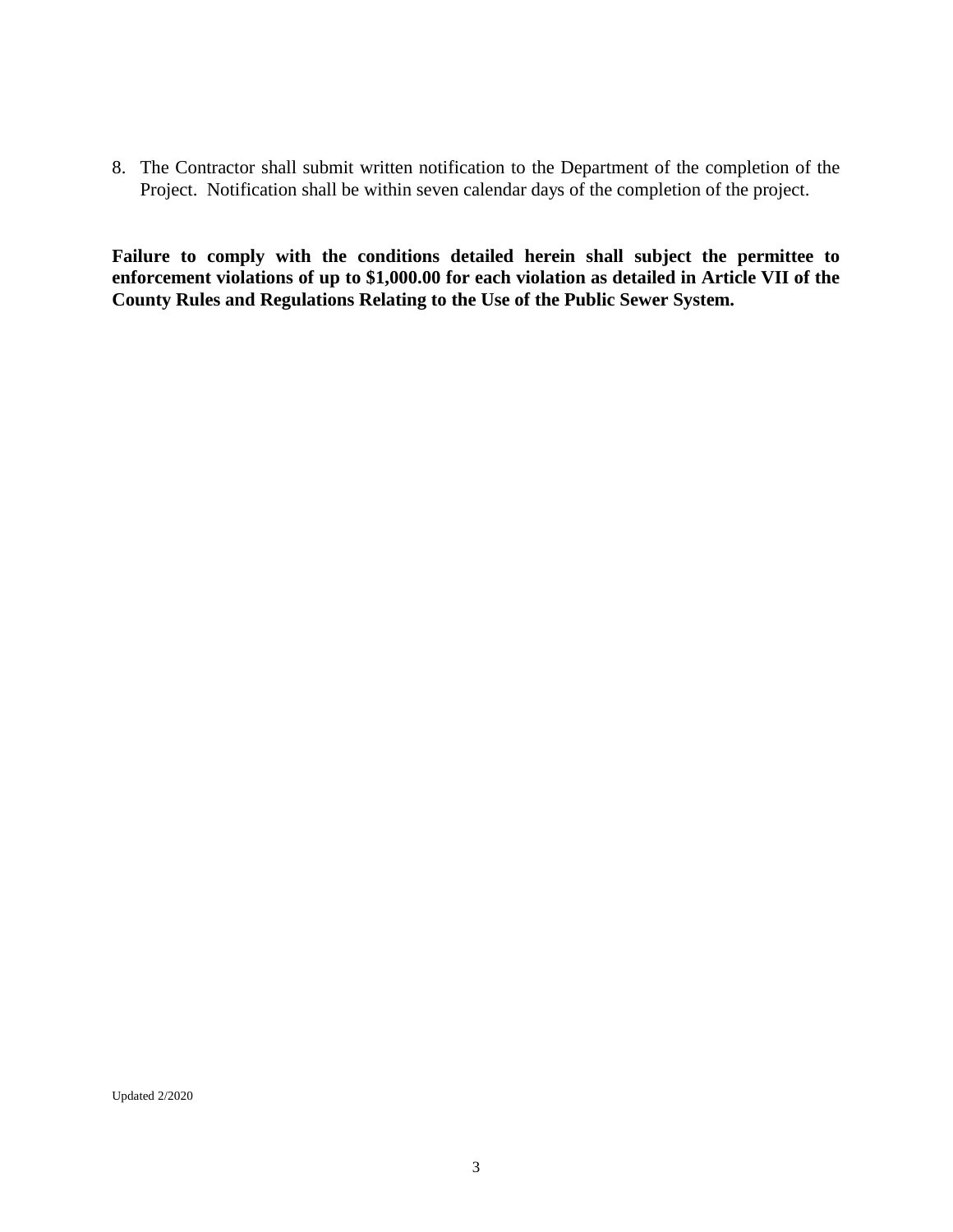## **ASBESTOS ABATEMENT PROJECT NOTIFICATION/ PERMIT APPLICATION**

| A.              | <b>Asbestos Abatement Contractor:</b>                                                                                                                                                                                          |  |  |
|-----------------|--------------------------------------------------------------------------------------------------------------------------------------------------------------------------------------------------------------------------------|--|--|
|                 |                                                                                                                                                                                                                                |  |  |
|                 | Street Address: No. 2016. The Street Address: No. 2016. The Street Address: No. 2016. The Street Address: No. 2016. The Street Address: No. 2017. The Street Address: No. 2017. The Street Address: No. 2017. The Street Addre |  |  |
|                 |                                                                                                                                                                                                                                |  |  |
|                 |                                                                                                                                                                                                                                |  |  |
|                 |                                                                                                                                                                                                                                |  |  |
|                 | Project Supervisor:                                                                                                                                                                                                            |  |  |
|                 |                                                                                                                                                                                                                                |  |  |
|                 |                                                                                                                                                                                                                                |  |  |
| <b>B.</b>       | <b>Asbestos Abatement Project Location:</b>                                                                                                                                                                                    |  |  |
|                 | Name:                                                                                                                                                                                                                          |  |  |
|                 |                                                                                                                                                                                                                                |  |  |
|                 |                                                                                                                                                                                                                                |  |  |
|                 |                                                                                                                                                                                                                                |  |  |
|                 |                                                                                                                                                                                                                                |  |  |
|                 |                                                                                                                                                                                                                                |  |  |
| $\mathcal{C}$ . | <b>Project Description:</b>                                                                                                                                                                                                    |  |  |
|                 |                                                                                                                                                                                                                                |  |  |
|                 |                                                                                                                                                                                                                                |  |  |
|                 |                                                                                                                                                                                                                                |  |  |
|                 |                                                                                                                                                                                                                                |  |  |
|                 |                                                                                                                                                                                                                                |  |  |